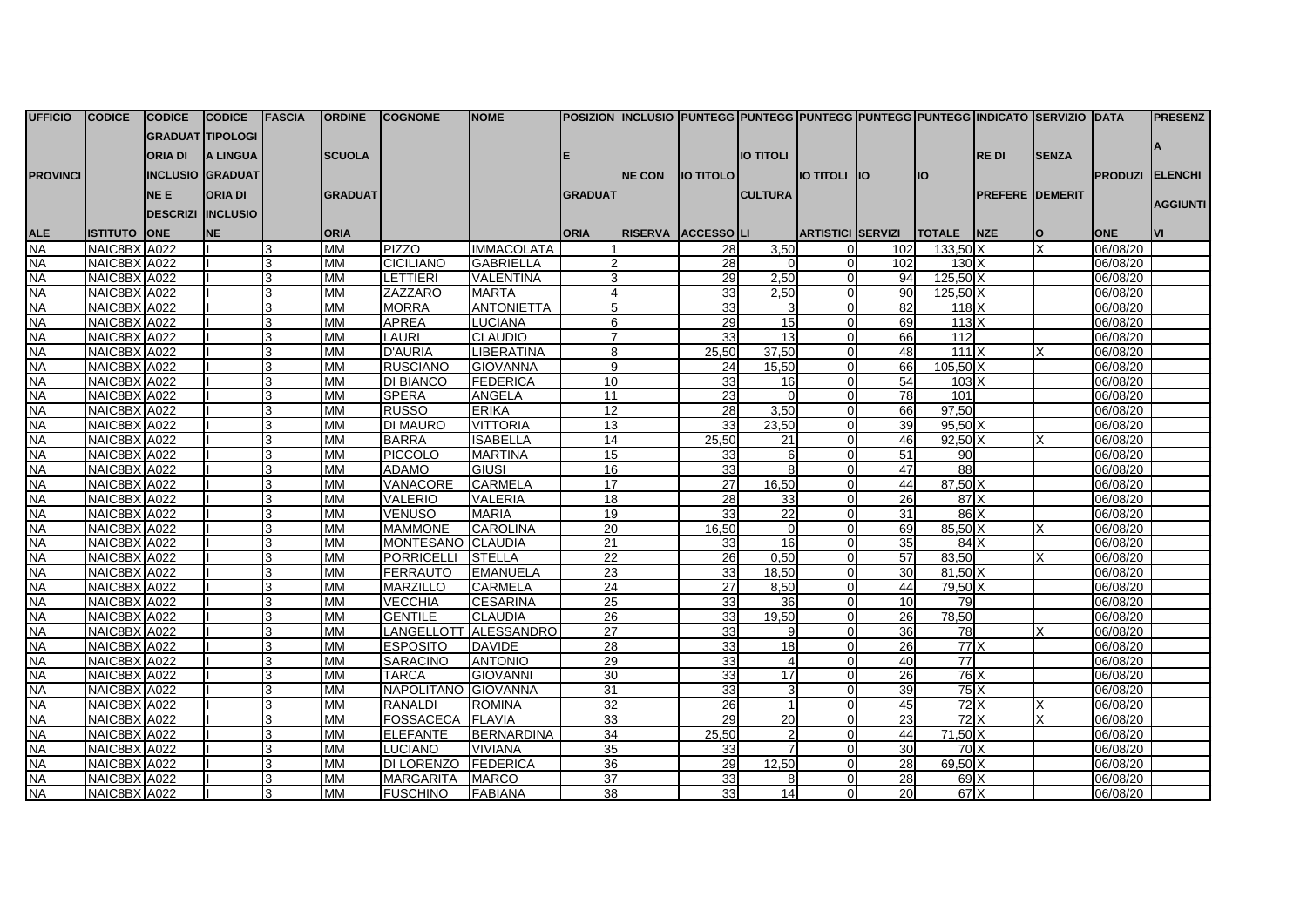| <b>NA</b> | NAIC8BX A022 | 3  | <b>MM</b> | <b>SERVA</b>            | <b>MARIATERES</b> | 39              | 33 <sup>1</sup> |          | $\Omega$       | 34             | 67 <sup>I</sup> X |  | 06/08/20 |  |
|-----------|--------------|----|-----------|-------------------------|-------------------|-----------------|-----------------|----------|----------------|----------------|-------------------|--|----------|--|
| <b>NA</b> | NAIC8BX A022 | 3  | <b>MM</b> | <b>FALCONE</b>          | <b>MARIA</b>      | 40              | 33              | 21,50    |                | 12             | 66,50             |  | 06/08/20 |  |
| <b>NA</b> | NAIC8BX A022 | 3  | МM        | <b>ESPOSITO</b>         | <b>IDA</b>        | 41              | 25              |          |                | 38             | 66 X              |  | 06/08/20 |  |
| <b>NA</b> | NAIC8BX A022 | 3  | MM        | <b>RICCI</b>            | <b>FLAVIO</b>     | 42              | 33              | 15       | U              | 18             | 66                |  | 06/08/20 |  |
| <b>NA</b> | NAIC8BX A022 | 3  | МM        | <b>MESSINA</b>          | <b>FELICE</b>     | 43              | 33              | 33       | $\Omega$       | $\overline{0}$ | 66                |  | 06/08/20 |  |
| <b>NA</b> | NAIC8BX A022 | 3  | <b>MM</b> | <b>CAVALLARO</b>        | <b>NICOLA</b>     | 44              | 28              | 8,50     | $\Omega$       | 29             | 65,50 X           |  | 06/08/20 |  |
| <b>NA</b> | NAIC8BX A022 | 3  | MM        | <b>GISONDI</b>          | <b>MARICA</b>     | 45              | 28              |          | U              | 36             | $65\text{X}$      |  | 06/08/20 |  |
| <b>NA</b> | NAIC8BX A022 |    | <b>MM</b> | <b>MONTONE</b>          | VANESSA           | 46              | 26              |          |                | 36             | $65\text{X}$      |  | 06/08/20 |  |
| <b>NA</b> | NAIC8BX A022 | 3  | МM        | <b>MONTELLA</b>         | <b>ANDREA</b>     | 47              | 33              | 32       | ŋ              | $\overline{0}$ | 65                |  | 06/08/20 |  |
| <b>NA</b> | NAIC8BX A022 | з  | <b>MM</b> | <b>IOVINE</b>           | <b>BIANCA</b>     | 48              | 29              | $\Delta$ | $\Omega$       | 32             | 65                |  | 06/08/20 |  |
| <b>NA</b> | NAIC8BX A022 | ß  | <b>MM</b> | <b>SPAGNUOLO</b>        | <b>FRANCESCO</b>  | 49              | 29              | 11,50    | $\Omega$       | 24             | 64,50 X           |  | 06/08/20 |  |
| <b>NA</b> | NAIC8BX A022 | 3  | МM        | <b>RAFFAELE</b>         | LAURA             | 50              | 33              | 12,50    | $\overline{0}$ | 19             | 64,50             |  | 06/08/20 |  |
| <b>NA</b> | NAIC8BX A022 | 3  | <b>MM</b> | <b>DONALD</b>           | <b>VIRGINIA</b>   | 51              | 33              | 7,50     | $\Omega$       | 23             | 63,50             |  | 06/08/20 |  |
| <b>NA</b> | NAIC8BX A022 | 3  | <b>MM</b> | <b>ESPOSITO</b>         | <b>RENATA</b>     | 52              | 28              | 32       |                | $\overline{2}$ | $62$ $X$          |  | 06/08/20 |  |
| <b>NA</b> | NAIC8BX A022 | 3  | <b>MM</b> | <b>ALBIERO</b>          | <b>ALESSANDRA</b> | 53              | 33              | 29       | U              | $\Omega$       | $62$ $X$          |  | 06/08/20 |  |
| <b>NA</b> | NAIC8BX A022 | 3  | МM        | <b>LUCIGNANO</b>        | <b>MARTA</b>      | 54              | 33              | 16       | 0              | 12             | 61                |  | 06/08/20 |  |
| <b>NA</b> | NAIC8BX A022 | ß  | МM        | <b>MOLINARO</b>         | <b>ANTONIETTA</b> | 55              | 33              | 28       | $\Omega$       | $\Omega$       | 61                |  | 06/08/20 |  |
| <b>NA</b> | NAIC8BX A022 |    | МM        | <b>TRINCHESE</b>        | ANGELA            | 56              | 25              | 11       | $\Omega$       | 24             | 60X               |  | 06/08/20 |  |
| <b>NA</b> | NAIC8BX A022 | 3  | МM        | <b>IACUZIO</b>          | LINDA             | 57              | 25              |          | $\Omega$       | 33             | 60 <sub>X</sub>   |  | 06/08/20 |  |
| <b>NA</b> | NAIC8BX A022 |    | <b>MM</b> | <b>SILVESTRI</b>        | <b>VIRIDIANA</b>  | 58              | 29              |          |                | 24             | 60X               |  | 06/08/20 |  |
| <b>NA</b> | NAIC8BX A022 |    | <b>MM</b> | <b>ICOLARI</b>          | <b>DONATELLA</b>  | 59              | 26              | 22       |                | 12             | 60X               |  | 06/08/20 |  |
| <b>NA</b> | NAIC8BX A022 | 3  | МM        | <b>AFFUSO</b>           | <b>MARCELLO</b>   | 60              | 29              | 7        | U              | 24             | 60                |  | 06/08/20 |  |
| <b>NA</b> | NAIC8BX A022 | 3  | MM        | <b>TARALLO</b>          | <b>CLAUDIA</b>    | 61              | 33              | 27       | 0              | $\overline{0}$ | 60                |  | 06/08/20 |  |
| <b>NA</b> | NAIC8BX A022 | 3  | МM        | <b>BALBI</b>            | <b>VERONICA</b>   | 62              | 33              | 10       | 0              | 16             | 59X               |  | 06/08/20 |  |
| <b>NA</b> | NAIC8BX A022 | 3  | <b>MM</b> | CALDARONE               | <b>ISARA</b>      | 63              | 33              |          | U              | 24             | 59X               |  | 06/08/20 |  |
| <b>NA</b> | NAIC8BX A022 | 3  | МM        | <b>SEPE</b>             | MARTINA           | 64              | 33              |          | U              | 20             | $58$ $X$          |  | 06/08/20 |  |
| <b>NA</b> | NAIC8BX A022 |    | <b>MM</b> | <b>COSTANTINO MARIA</b> |                   | 65              | 33              |          |                | 18             | 58                |  | 06/08/20 |  |
| <b>NA</b> | NAIC8BX A022 | 3  | МM        | DE                      | <b>GRAZIA</b>     | 66              | 33              | ∩        | 0              | 23             | $56$ $X$          |  | 06/08/20 |  |
| <b>NA</b> | NAIC8BX A022 | 3  | МM        | <b>IODICE</b>           | <b>VINCENZA</b>   | 67              | 24              |          | $\Omega$       | 24             | $55\text{X}$      |  | 06/08/20 |  |
| <b>NA</b> | NAIC8BX A022 | ß  | МM        | MONTI                   | <b>TINA</b>       | 68              | 25              | 8        | U              | 21             | 54X               |  | 06/08/20 |  |
| <b>NA</b> | NAIC8BX A022 | 3  | МM        | <b>CONTE</b>            | <b>STEFANIA</b>   | 69              | 33              | 21       | $\Omega$       | $\overline{0}$ | 54                |  | 06/08/20 |  |
| <b>NA</b> | NAIC8BX A022 | 3  | <b>MM</b> | <b>APERUTA</b>          | <b>FLAVIA</b>     | 70              | 33              | 20,50    | $\Omega$       | $\Omega$       | 53,50             |  | 06/08/20 |  |
| <b>NA</b> | NAIC8BX A022 | 3  | <b>MM</b> | <b>TUFANO</b>           | <b>FRANCESCO</b>  | 71              | 33              | 8,50     |                | 12             | 53,50             |  | 06/08/20 |  |
| <b>NA</b> | NAIC8BX A022 | 3  | МM        | <b>CLEMENTE</b>         | <b>ANTONIO</b>    | 72              | 33              | -5       | U              | 15             | 53                |  | 06/08/20 |  |
| <b>NA</b> | NAIC8BX A022 | ß  | <b>MM</b> | D'ALONZO                | <b>FRANCESCA</b>  | 73              | 33              | 20       | U              | $\Omega$       | 53                |  | 06/08/20 |  |
| <b>NA</b> | NAIC8BX A022 | l3 | MM        | D'AMATO                 | CHIARA            | $\overline{74}$ | 33              | 6,50     | 01             | 13             | 52,50 X           |  | 06/08/20 |  |
| <b>NA</b> | NAIC8BX A022 | 3  | МM        | <b>ESPOSITO</b>         | <b>MARIA</b>      | 75              | 29              |          | U              | 14             | $52$ $X$          |  | 06/08/20 |  |
| <b>NA</b> | NAIC8BX A022 | 3  | MM        | <b>CACACE</b>           | <b>ALBA</b>       | 76              | 33              |          | U              | 12             | 52                |  | 06/08/20 |  |
| <b>NA</b> | NAIC8BX A022 |    | <b>MM</b> | <b>PASTENA</b>          | ANDREANA          | 77              | 33              | 13       |                | 6              | 52                |  | 06/08/20 |  |
| <b>NA</b> | NAIC8BX A022 | 3  | МM        | <b>MARRARA</b>          | AURORA            | 78              | 24              | 17       | 0              | 11             | 52                |  | 06/08/20 |  |
| <b>NA</b> | NAIC8BX A022 | з  | <b>MM</b> | <b>PERNA</b>            | <b>ELEONORA</b>   | 79              | 33              | 3.50     | U              | 14             | $50.50\text{X}$   |  | 06/08/20 |  |
| <b>NA</b> | NAIC8BX A022 | ß  | <b>MM</b> | <b>SFERRAGAT</b>        | VALENTINA         | 80              | 33              | 13,50    | U              | $\overline{0}$ | 46,50             |  | 06/08/20 |  |
| <b>NA</b> | NAIC8BX A022 | 3  | МM        | DI BIASE                | <b>FEDERICA</b>   | 81              | 33              | 13       | $\overline{0}$ | $\overline{0}$ | 46                |  | 06/08/20 |  |
| <b>NA</b> | NAIC8BX A022 | 3  | <b>MM</b> | <b>BARSANTI</b>         | <b>ROSSELLA</b>   | 82              | 33              |          | $\Omega$       | 12             | 46                |  | 06/08/20 |  |
| <b>NA</b> | NAIC8BX A022 | 3  | MM        | <b>CAMMAROTA</b>        | VIVIANA           | 83              | 28,50           | 17,50    |                | $\overline{0}$ | 46                |  | 06/08/20 |  |
| <b>NA</b> | NAIC8BX A022 | 13 | МM        | <b>RIEMMA</b>           | LUCIA             | 84              | 29              | 6,50     | U              | 10             | 45,50 X           |  | 06/08/20 |  |
| <b>NA</b> | NAIC8BX A022 | 3  | МM        | <b>NADDEI</b>           | <b>ROBERTO</b>    | 85              | 33              | 12,50    | $\Omega$       | $\Omega$       | 45,50             |  | 06/08/20 |  |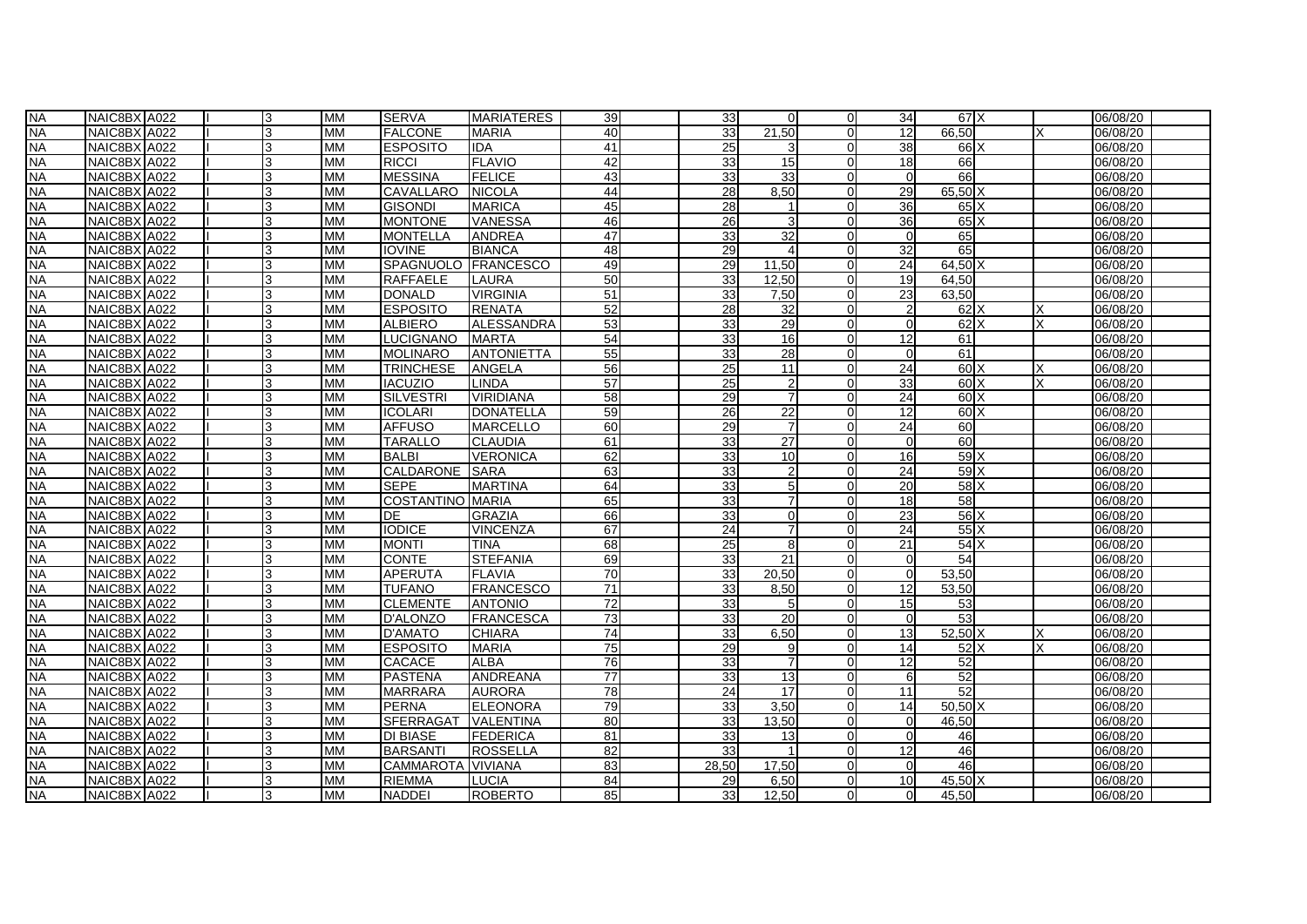| <b>NA</b> | NAIC8BX A022 | 3  | <b>MM</b> | <b>ROMANO</b>            | <b>DANIELA</b>    | 86  | 25,50           | -8              | $\Omega$       | 12             | 45,50           |              | 06/08/20 |
|-----------|--------------|----|-----------|--------------------------|-------------------|-----|-----------------|-----------------|----------------|----------------|-----------------|--------------|----------|
| <b>NA</b> | NAIC8BX A022 | 3  | <b>MM</b> | <b>DELLA</b>             | <b>MARIANO</b>    | 87  | 28              | 1,50            |                | 16             | 45,50           |              | 06/08/20 |
| <b>NA</b> | NAIC8BX A022 | 3  | МM        | <b>SEMBIANTE</b>         | <b>ANTONIO</b>    | 88  | 33              | 12 <sup>1</sup> |                | $\Omega$       |                 | $45\text{X}$ | 06/08/20 |
| <b>NA</b> | NAIC8BX A022 | 3  | <b>MM</b> | <b>CAPPELLUZZ</b>        | <b>ADRIANA</b>    | 89  | 33              | 12              | U              | $\Omega$       | 45              |              | 06/08/20 |
| <b>NA</b> | NAIC8BX A022 | l3 | MM        | <b>SENSIBILE</b>         | <b>ROBERTO</b>    | 90  | 33              | 6               | $\Omega$       | 6              | 45              |              | 06/08/20 |
| <b>NA</b> | NAIC8BX A022 | 3  | <b>MM</b> | <b>SOLAZZO</b>           | <b>GIULIA</b>     | 91  | 33              | റ               | U              | 12             | 45              |              | 06/08/20 |
| <b>NA</b> | NAIC8BX A022 | 3  | MM        | <b>STARACE</b>           | <b>ARIANNA</b>    | 92  | 33              | 12              | U              | $\Omega$       | 45              |              | 06/08/20 |
| <b>NA</b> | NAIC8BX A022 |    | <b>MM</b> | <b>MIGLIARDI</b>         | <b>DARIO</b>      | 93  | 33              | 12              |                | $\Omega$       | 45              |              | 06/08/20 |
| <b>NA</b> | NAIC8BX A022 | 13 | МM        | MINICHIELLO CATERINA     |                   | 94  | 22,50           |                 | U              | 22             | 44,50 X         |              | 06/08/20 |
| <b>NA</b> | NAIC8BX A022 | з  | <b>MM</b> | <b>ROMANO</b>            | <b>ROBERTA</b>    | 95  | 25,50           | 12,50           | U              | 6              | $44$ $X$        |              | 06/08/20 |
| <b>NA</b> | NAIC8BX A022 | ß  | <b>MM</b> | <b>MOCCIA</b>            | <b>ANNALISA</b>   | 96  | 29              |                 | U              | 12             | 44              |              | 06/08/20 |
| <b>NA</b> | NAIC8BX A022 | 3  | МM        | IANNACCONE ELENA         |                   | 97  | 33              | 4,50            | $\overline{0}$ | 6              | 43,50           |              | 06/08/20 |
| <b>NA</b> | NAIC8BX A022 | 3  | <b>MM</b> | <b>ALBANO</b>            | <b>GIULIANA</b>   | 98  | 29              | 14              | $\Omega$       | $\Omega$       | 43              |              | 06/08/20 |
| <b>NA</b> | NAIC8BX A022 | 3  | <b>MM</b> | <b>POLITO</b>            | <b>ROSA</b>       | 99  | 20,50           |                 |                | 22             | 42,50 X         |              | 06/08/20 |
| <b>NA</b> | NAIC8BX A022 | 3  | <b>MM</b> | <b>MONNA</b>             | <b>SOFIA</b>      | 100 | 33              | 3,50            |                | 6              | 42,50           |              | 06/08/20 |
| <b>NA</b> | NAIC8BX A022 | 3  | МM        | <b>LUCARIELLO</b>        | <b>ELENA</b>      | 101 | 33              |                 | U              | 9              | $42$ $X$        |              | 06/08/20 |
| <b>NA</b> | NAIC8BX A022 | R  | <b>MM</b> | <b>PISCOPO</b>           | <b>GIUSY</b>      | 102 | 25              |                 | $\Omega$       | 11             | 42              |              | 06/08/20 |
| <b>NA</b> | NAIC8BX A022 |    | MM        | <b>AMODIO</b>            | <b>MARTA</b>      | 103 | 29              |                 | $\Omega$       | 13             | 42              |              | 06/08/20 |
| <b>NA</b> | NAIC8BX A022 | 3  | МM        | <b>BOCCO</b>             | VANDA             | 104 | 33              |                 | $\Omega$       | 7              | 42              |              | 06/08/20 |
| <b>NA</b> | NAIC8BX A022 |    | <b>MM</b> | <b>BORTONE</b>           | <b>MARIA</b>      | 105 | 21,50           |                 |                | 12             | $41,50$ X       |              | 06/08/20 |
| <b>NA</b> | NAIC8BX A022 |    | <b>MM</b> | <b>COSTAGLIOL CHIARA</b> |                   | 106 | 33              | 8,50            |                | $\Omega$       | 41,50           |              | 06/08/20 |
| NА        | NAIC8BX A022 | 3  | MМ        | <b>PISCOPO</b>           | PIERPAOLA         | 107 | 33              |                 | U              | 8              | 41              |              | 06/08/20 |
| <b>NA</b> | NAIC8BX A022 | 3  | MM        | <b>MATTIACCI</b>         | <b>EMANUELA</b>   | 108 | 33              | 8               | U              | $\Omega$       | 41              |              | 06/08/20 |
| <b>NA</b> | NAIC8BX A022 | ß  | MМ        | VITO                     | MARCO             | 109 | 33              | -8              | U              | $\Omega$       | 41              |              | 06/08/20 |
| <b>NA</b> | NAIC8BX A022 | 3  | <b>MM</b> | <b>IANDOLI</b>           | <b>SIMONA</b>     | 110 | 29              | 12              | U              | $\Omega$       | 41              |              | 06/08/20 |
| <b>NA</b> | NAIC8BX A022 | 3  | МM        | <b>FEDI</b>              | <b>MICHELANGE</b> | 111 | 33              |                 | 01             | 1              | 41              |              | 06/08/20 |
| <b>NA</b> | NAIC8BX A022 |    | <b>MM</b> | <b>BARISANO</b>          | VALERIA           | 112 | 33              | 7,50            |                | $\Omega$       | $40.50$ X       |              | 06/08/20 |
| <b>NA</b> | NAIC8BX A022 | 3  | МM        | <b>MANTI</b>             | <b>CONCETTA</b>   | 113 | 33 <sup>1</sup> | 7,50            | 0              | $\overline{0}$ | $40.50\text{X}$ |              | 06/08/20 |
| <b>NA</b> | NAIC8BX A022 | 3  | МM        | LAROCCA                  | <b>MARGHERITA</b> | 114 | 28,50           | 12              | $\Omega$       | $\Omega$       | 40,50           |              | 06/08/20 |
| <b>NA</b> | NAIC8BX A022 | з  | MM        | <b>CARONTE</b>           | <b>MARTINA</b>    | 115 | 33              |                 | $\Omega$       | $\Omega$       | 40              |              | 06/08/20 |
| <b>NA</b> | NAIC8BX A022 | 3  | МM        | <b>CARUSO</b>            | <b>VINCENZO</b>   | 116 | 33              |                 | $\Omega$       | $\Omega$       | 40              |              | 06/08/20 |
| <b>NA</b> | NAIC8BX A022 | 3  | <b>MM</b> | <b>NEOLA</b>             | <b>BENEDETTO</b>  | 117 | 33              |                 | U              | $\Omega$       | 40              |              | 06/08/20 |
| <b>NA</b> | NAIC8BX A022 | 3  | <b>MM</b> | <b>CASTALDI</b>          | <b>ANTONIETTA</b> | 118 | 27              |                 |                | 12             | 40              |              | 06/08/20 |
| <b>NA</b> | NAIC8BX A022 | 3  | МM        | <b>RUSSO</b>             | <b>SERENA</b>     | 119 | 33              |                 |                | $\Omega$       | 40              |              | 06/08/20 |
| <b>NA</b> | NAIC8BX A022 | ß  | <b>MM</b> | SAVARESE                 | <b>ROSANNA</b>    | 120 | 33              | 6               | U              | $\Omega$       | 39              |              | 06/08/20 |
| <b>NA</b> | NAIC8BX A022 | з  | <b>MM</b> | <b>GUIDA</b>             | MARIA             | 121 | 33              | 6               | 0              | $\Omega$       | 39              |              | 06/08/20 |
| <b>NA</b> | NAIC8BX A022 | l3 | МM        | <b>RUSSO</b>             | <b>STEFANIA</b>   | 122 | 29              |                 | $\Omega$       | <b>10</b>      | 39              |              | 06/08/20 |
| <b>NA</b> | NAIC8BX A022 | 3  | MM        | <b>SOMMA</b>             | <b>ANNA</b>       | 123 | 26,50           | 9,50            | U              | 3              | 39              |              | 06/08/20 |
| <b>NA</b> | NAIC8BX A022 |    | <b>MM</b> | DI                       | CARLA             | 124 | 33              | 5,50            |                | $\Omega$       | 38,50           |              | 06/08/20 |
| <b>NA</b> | NAIC8BX A022 | 13 | МM        | <b>AZAN</b>              | <b>MARIO</b>      | 125 | 27,50           |                 | U              | 4              | 38,50           |              | 06/08/20 |
| <b>NA</b> | NAIC8BX A022 | з  | <b>MM</b> | <b>MATTERA</b>           | <b>FRANCESCA</b>  | 126 | 33              |                 | U              | $\Omega$       | 38              |              | 06/08/20 |
| <b>NA</b> | NAIC8BX A022 | з  | <b>MM</b> | <b>PAOLILLO</b>          | <b>ANTONIETTA</b> | 127 | 26,50           | 0,50            | $\Omega$       | 11             | 38              |              | 06/08/20 |
| <b>NA</b> | NAIC8BX A022 | 13 | МM        | IAZZETTA                 | <b>ROSARIA</b>    | 128 | 33              | 4,50            | $\overline{0}$ | $\overline{0}$ | 37,50           |              | 06/08/20 |
| <b>NA</b> | NAIC8BX A022 | з  | <b>MM</b> | LONGOBARDI FRANCESCO     |                   | 129 | 33              | 4,50            | $\Omega$       | $\Omega$       | 37,50           |              | 06/08/20 |
| <b>NA</b> | NAIC8BX A022 | 3  | MM        | <b>ROSSI</b>             | <b>ELISABETTA</b> | 130 | 29              | 8,50            |                | $\Omega$       | 37,50           |              | 06/08/20 |
| <b>NA</b> | NAIC8BX A022 | 3  | <b>MM</b> | <b>TAFURI</b>            | <b>FELICIA</b>    | 131 | 33              | 4,50            | U              | $\Omega$       | 37,50           |              | 06/08/20 |
| <b>NA</b> | NAIC8BX A022 | 3  | МM        | <b>ODORE</b>             | ANGELO            | 132 | 33              | 4,50            | 01             | $\Omega$       | 37,50           |              | 06/08/20 |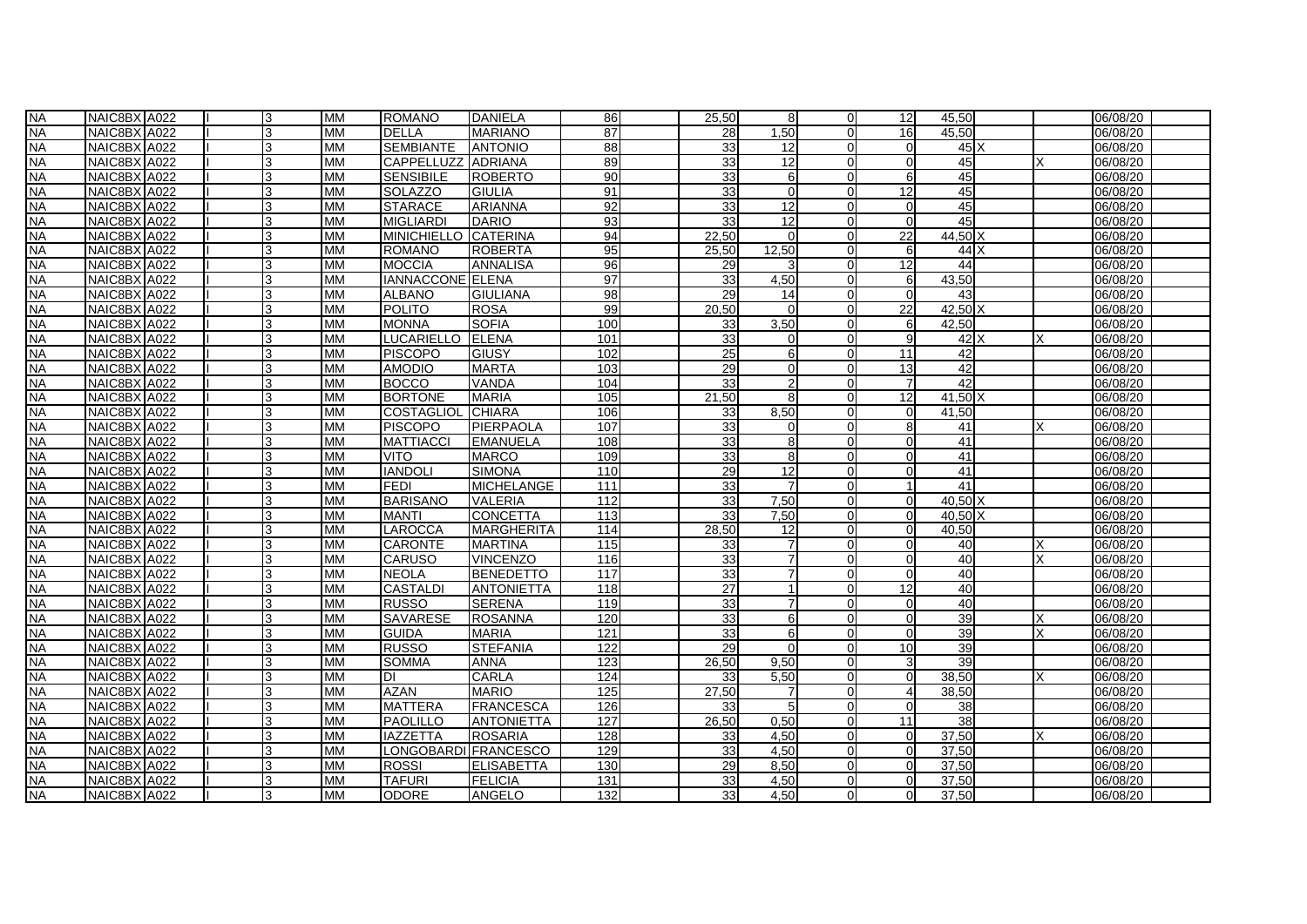| <b>NA</b> | NAIC8BX A022 | 3  | <b>MM</b> | MARANIELLO GIUSEPPINA   |                   | 133              | 29              | 0,50                  | $\Omega$       | 8              | 37,50           |  | 06/08/20 |
|-----------|--------------|----|-----------|-------------------------|-------------------|------------------|-----------------|-----------------------|----------------|----------------|-----------------|--|----------|
| <b>NA</b> | NAIC8BX A022 | 3  | <b>MM</b> | <b>SALVATI</b>          | GIOVANNA          | 134              | 25              |                       |                | 11             | 37 X            |  | 06/08/20 |
| <b>NA</b> | NAIC8BX A022 | 3  | <b>MM</b> | DI PESO                 | <b>IMMACOLATA</b> | 135              | 28              |                       |                | $\Omega$       | 37 <sup>1</sup> |  | 06/08/20 |
| <b>NA</b> | NAIC8BX A022 | 3  | <b>MM</b> | <b>CALTAVITUR</b>       | <b>GAIA</b>       | 136              | 33              |                       | U              | $\Omega$       | 37              |  | 06/08/20 |
| <b>NA</b> | NAIC8BX A022 | 3  | MM        | <b>MARGIOTTA</b>        | <b>CARLOTTA</b>   | 137              | 33              | $\boldsymbol{\Delta}$ | $\Omega$       | $\Omega$       | 37              |  | 06/08/20 |
| <b>NA</b> | NAIC8BX A022 | 3  | <b>MM</b> | <b>CIRINO</b>           | PAOLA             | 138              | 33              |                       | U              | $\Omega$       | 37              |  | 06/08/20 |
| <b>NA</b> | NAIC8BX A022 | 3  | MM        | <b>FICUCIELLO</b>       | <b>SIMONA</b>     | 139              | 33              | 3,50                  | U              | $\Omega$       | $36,50$ X       |  | 06/08/20 |
| <b>NA</b> | NAIC8BX A022 |    | <b>MM</b> | <b>IMPARATO</b>         | <b>SIMONA</b>     | 140              | 29              |                       |                | $\Omega$       | $36$ $X$        |  | 06/08/20 |
| <b>NA</b> | NAIC8BX A022 | 13 | МM        | <b>COJBASIC</b>         | <b>MARIJA</b>     | 141              | 33              |                       | ŋ              | $\overline{0}$ | $36$ $X$        |  | 06/08/20 |
| <b>NA</b> | NAIC8BX A022 | з  | <b>MM</b> | <b>CAPALDO</b>          | <b>MICHELE</b>    | 142              | 27.50           | 8,50                  | U              | $\Omega$       | $36$ $X$        |  | 06/08/20 |
| <b>NA</b> | NAIC8BX A022 | ß  | <b>MM</b> | VANACORE                | <b>ANTONIO</b>    | 143              | 33              |                       | U              | $\Omega$       | 36              |  | 06/08/20 |
| <b>NA</b> | NAIC8BX A022 | 3  | МM        | <b>AUTIERO</b>          | ANNACHIARA        | 144              | 33              |                       | $\overline{0}$ | $\overline{0}$ | 36              |  | 06/08/20 |
| <b>NA</b> | NAIC8BX A022 | 3  | <b>MM</b> | <b>AGOSTI</b>           | <b>DANIELA</b>    | $\overline{145}$ | 27              |                       | $\Omega$       | 2              | 36              |  | 06/08/20 |
| <b>NA</b> | NAIC8BX A022 | 3  | MM        | <b>GAGLIOTTA</b>        | <b>ANNA</b>       | 146              | 26              | 9,50                  |                | $\Omega$       | $35,50$ X       |  | 06/08/20 |
| <b>NA</b> | NAIC8BX A022 | 3  | <b>MM</b> | <b>SARNATARO</b>        | <b>IMMACOLATA</b> | 147              | 29              | 4,50                  |                |                | $35,50$ X       |  | 06/08/20 |
| <b>NA</b> | NAIC8BX A022 | 3  | МM        | <b>PIGNANELLI</b>       | <b>ROSA</b>       | $\overline{148}$ | 29              | 3,50                  | 0              | 3              | 35,50           |  | 06/08/20 |
| <b>NA</b> | NAIC8BX A022 | ß  | <b>MM</b> | DE ROSA                 | <b>ANNA LAURA</b> | 149              | 33              |                       | $\Omega$       | 2              | $35\text{X}$    |  | 06/08/20 |
| <b>NA</b> | NAIC8BX A022 |    | <b>MM</b> | <b>PADUANO</b>          | <b>ERICA</b>      | 150              | 25              | 10                    | $\Omega$       | $\Omega$       | $35\text{X}$    |  | 06/08/20 |
| <b>NA</b> | NAIC8BX A022 | 3  | МM        | RUSSO                   | <b>ROSA</b>       | 151              | 33              |                       | $\Omega$       | $\Omega$       | 35              |  | 06/08/20 |
| <b>NA</b> | NAIC8BX A022 |    | <b>MM</b> | <b>SCALA</b>            | <b>MARIASSUNT</b> | 152              | 27,50           |                       |                | $\Omega$       | $34,50$ X       |  | 06/08/20 |
| <b>NA</b> | NAIC8BX A022 |    | <b>MM</b> | <b>LEPORE</b>           | <b>VINCENZINA</b> | 153              | 33              | 1,50                  |                | $\Omega$       | 34,50           |  | 06/08/20 |
| NА        | NAIC8BX A022 | 3  | MМ        | SEBILLO                 | <b>ROBERTAPAO</b> | 154              | 27.50           | 0,50                  | U              | 6              | 34X             |  | 06/08/20 |
| <b>NA</b> | NAIC8BX A022 | 3  | МM        | <b>SANTOSUOS</b>        | <b>MARTINA</b>    | 155              | 33              |                       | U              | $\Omega$       | 34              |  | 06/08/20 |
| <b>NA</b> | NAIC8BX A022 | 3  | MМ        | <b>SCARCIELLO</b>       | <b>STEFANIA</b>   | 156              | 33              |                       | 0              | $\Omega$       | 34              |  | 06/08/20 |
| <b>NA</b> | NAIC8BX A022 | 3  | <b>MM</b> | <b>MONACO</b>           | <b>SERENA</b>     | 157              | 33 <sup>1</sup> |                       | U              | $\Omega$       | 34              |  | 06/08/20 |
| <b>NA</b> | NAIC8BX A022 | 3  | МM        | CAMELLO                 | <b>ANNAMARIA</b>  | 158              | 24,50           |                       | 0              | $\Omega$       | $33,50$ X       |  | 06/08/20 |
| <b>NA</b> | NAIC8BX A022 |    | <b>MM</b> | <b>RUSSO</b>            | <b>RAFFAELLA</b>  | 159              | 26              | 7,50                  |                | $\Omega$       | $33.50\text{X}$ |  | 06/08/20 |
| <b>NA</b> | NAIC8BX A022 | 3  | МM        | <b>COZZOLINO</b>        | <b>BERNARDO</b>   | 160              | 26,50           |                       | 0              | $\overline{0}$ | 33.50           |  | 06/08/20 |
| <b>NA</b> | NAIC8BX A022 | 3  | МM        | <b>FUSCO</b>            | <b>ROSA</b>       | 161              | 26,50           |                       | $\Omega$       | $\Omega$       | 33,50           |  | 06/08/20 |
| <b>NA</b> | NAIC8BX A022 | ß  | <b>MM</b> | DE                      | <b>VANIA</b>      | 162              | 33              | $\Omega$              | U              | $\Omega$       | 33X             |  | 06/08/20 |
| <b>NA</b> | NAIC8BX A022 | 3  | МM        | <b>MARCHITELLI ANNA</b> |                   | 163              | 33              |                       | $\Omega$       | $\Omega$       | 33X             |  | 06/08/20 |
| <b>NA</b> | NAIC8BX A022 | 3  | MM        | <b>RUSSO</b>            | <b>GRAZIA</b>     | 164              | 33              |                       | U              | $\Omega$       | 33              |  | 06/08/20 |
| <b>NA</b> | NAIC8BX A022 | 3  | <b>MM</b> | <b>D'AMBRA</b>          | <b>STEFANO</b>    | 165              | 33              |                       |                | 0              | 33              |  | 06/08/20 |
| <b>NA</b> | NAIC8BX A022 | 3  | МM        | <b>FIORENTINO</b>       | <b>LUDOVICA</b>   | 166              | 33              |                       |                | $\Omega$       | 33              |  | 06/08/20 |
| <b>NA</b> | NAIC8BX A022 | 3  | <b>MM</b> | <b>ROSATO</b>           | <b>NADIA</b>      | 167              | 33              | ∩                     | U              | $\Omega$       | 33              |  | 06/08/20 |
| <b>NA</b> | NAIC8BX A022 | з  | MM        | <b>ZAMPANO</b>          | LOREDANA          | 168              | 33              | ∩                     | 0              | 0              | 33              |  | 06/08/20 |
| <b>NA</b> | NAIC8BX A022 | 3  | MМ        | <b>ESPOSITO</b>         | <b>RAFFAELE</b>   | 169              | 33              | $\Omega$              | U              | $\Omega$       | 33              |  | 06/08/20 |
| <b>NA</b> | NAIC8BX A022 | 3  | MM        | <b>BOVA</b>             | <b>MARIANOEMI</b> | 170              | 33              |                       | U              | $\Omega$       | 33              |  | 06/08/20 |
| <b>NA</b> | NAIC8BX A022 |    | <b>MM</b> | <b>SASSO</b>            | <b>CLAUDIA</b>    | 171              | 33              |                       |                | $\Omega$       | 33              |  | 06/08/20 |
| <b>NA</b> | NAIC8BX A022 | 13 | МM        | <b>BRILLANTE</b>        | <b>GIULIANA</b>   | 172              | 33              |                       | ŋ              | $\overline{0}$ | 33              |  | 06/08/20 |
| <b>NA</b> | NAIC8BX A022 | з  | <b>MM</b> | <b>SCOGNAMIG</b>        | <b>VALENTINA</b>  | 173              | 29              |                       | U              | $\Omega$       | 33              |  | 06/08/20 |
| <b>NA</b> | NAIC8BX A022 | з  | <b>MM</b> | MAZZARELLA              | <b>GENOVEFFA</b>  | 174              | 33              | ∩                     | U              | $\Omega$       | 33              |  | 06/08/20 |
| <b>NA</b> | NAIC8BX A022 | 3  | МM        | <b>MIGNOGNA</b>         | <b>NICOLA</b>     | 175              | 33              | $\Omega$              | $\Omega$       | $\overline{0}$ | 33              |  | 06/08/20 |
| <b>NA</b> | NAIC8BX A022 | 3  | <b>MM</b> | <b>PINTUS</b>           | <b>ANNA</b>       | 176              | 33              |                       | $\Omega$       | $\Omega$       | 33              |  | 06/08/20 |
| <b>NA</b> | NAIC8BX A022 | 3  | MM        | <b>RESCIGNO</b>         | <b>SARA</b>       | 177              | 33              |                       |                | $\Omega$       | 33              |  | 06/08/20 |
| <b>NA</b> | NAIC8BX A022 | 3  | МM        | <b>RUGGIERO</b>         | <b>ANTONELLA</b>  | 178              | 28              |                       | U              |                | 33              |  | 06/08/20 |
| <b>NA</b> | NAIC8BX A022 | 3  | МM        | <b>D'ALESSAND</b>       | <b>LIDIA</b>      | 179              | 27              | 3,50                  | $\Omega$       | $\overline{2}$ | $32,50$ X       |  | 06/08/20 |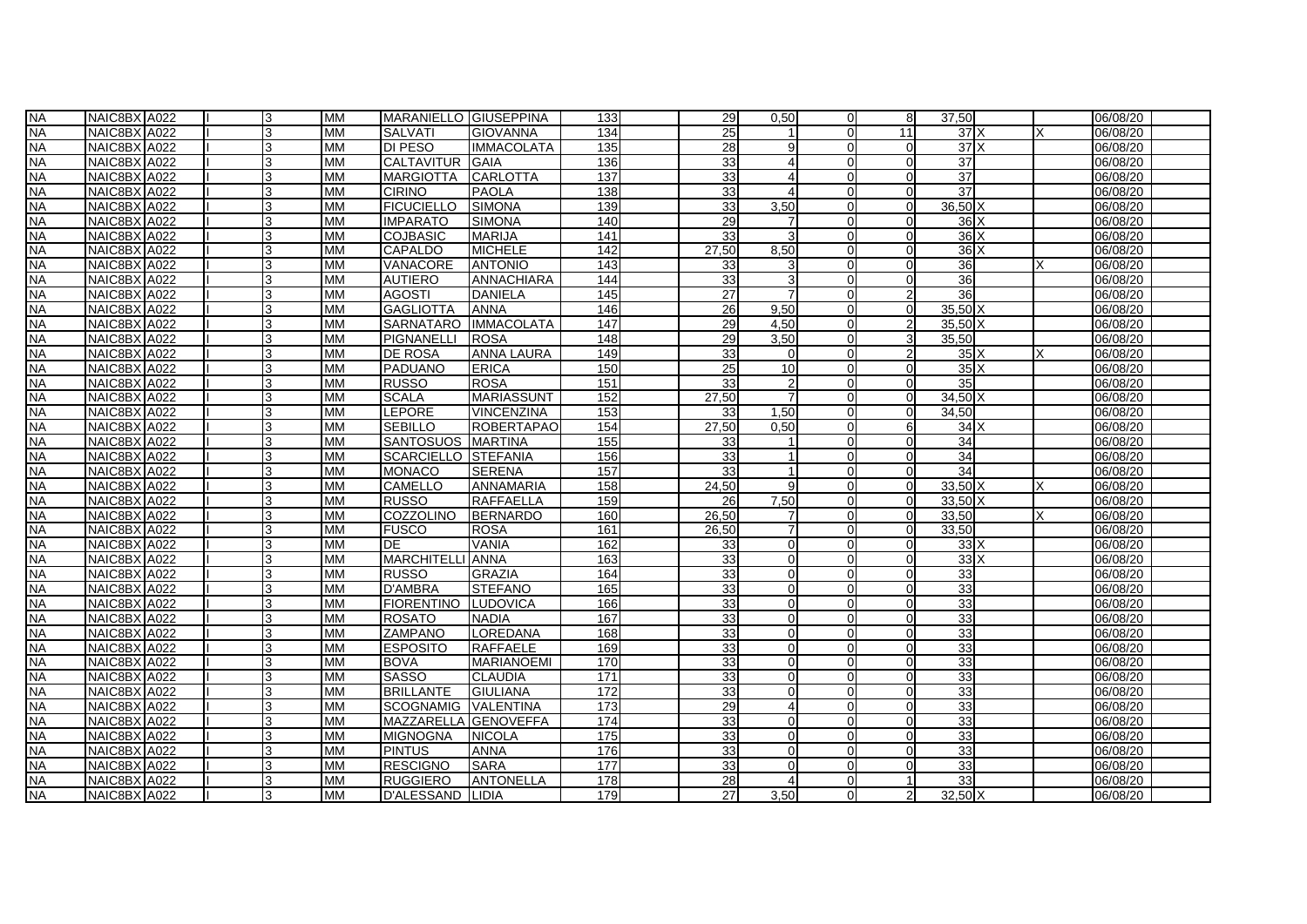| <b>NA</b> | NAIC8BX A022 | 3  | <b>MM</b> | <b>ORSINI</b>      | <b>SIMONA</b>    | 180 | 27,50 | 4,50           | $\Omega$       | $\Omega$       | 32                 |  | 06/08/20 |
|-----------|--------------|----|-----------|--------------------|------------------|-----|-------|----------------|----------------|----------------|--------------------|--|----------|
| <b>NA</b> | NAIC8BX A022 | 3  | <b>MM</b> | DI                 | <b>CINZIA</b>    | 181 | 27    |                |                | $\Omega$       | 32                 |  | 06/08/20 |
| <b>NA</b> | NAIC8BX A022 | 3  | МM        | <b>COMETA</b>      | PIERFRANCE       | 182 | 29    |                |                | $\Omega$       | 32                 |  | 06/08/20 |
| <b>NA</b> | NAIC8BX A022 | 3  | <b>MM</b> | <b>PELOSI</b>      | <b>INES</b>      | 183 | 27    | 5              | U              | $\Omega$       | 32                 |  | 06/08/20 |
| <b>NA</b> | NAIC8BX A022 | l3 | MM        | <b>SPADARO</b>     | <b>ROBERTA</b>   | 184 | 25,50 | 5,50           | $\Omega$       |                | 32                 |  | 06/08/20 |
| <b>NA</b> | NAIC8BX A022 | 3  | <b>MM</b> | MANISCALCO BARBARA |                  | 185 | 28    |                | U              |                | 32                 |  | 06/08/20 |
| <b>NA</b> | NAIC8BX A022 | 3  | MM        | <b>BRANCATI</b>    | <b>BIANCA</b>    | 186 | 29    |                | U              | $\Omega$       | 31                 |  | 06/08/20 |
| <b>NA</b> | NAIC8BX A022 |    | <b>MM</b> | <b>ORSO</b>        | <b>MARIA</b>     | 187 | 29    |                |                |                | 31                 |  | 06/08/20 |
| <b>NA</b> | NAIC8BX A022 | 3  | МM        | <b>DEL MONDO</b>   | <b>LORENZO</b>   | 188 | 26,50 | 4,50           | ŋ              | $\overline{0}$ | 31                 |  | 06/08/20 |
| <b>NA</b> | NAIC8BX A022 | з  | <b>MM</b> | <b>ESPOSITO</b>    | <b>GABRIELLA</b> | 189 | 27    | റ              | U              |                | 31                 |  | 06/08/20 |
| <b>NA</b> | NAIC8BX A022 | ß  | <b>MM</b> | DI MATTEO          | <b>MARIELLA</b>  | 190 | 27,50 | $\overline{1}$ | U              | 2              | $30,50$ X          |  | 06/08/20 |
| <b>NA</b> | NAIC8BX A022 | 13 | МM        | <b>SPARACIO</b>    | <b>CHIARA</b>    | 191 | 29    | 1,50           | $\overline{0}$ | $\overline{0}$ | 30,50              |  | 06/08/20 |
| <b>NA</b> | NAIC8BX A022 | 3  | <b>MM</b> | <b>LABATTAGLI</b>  | VALENTINA        | 192 | 26,50 | 3,50           | $\Omega$       | $\Omega$       | 30X                |  | 06/08/20 |
| <b>NA</b> | NAIC8BX A022 |    | <b>MM</b> | CASO               | <b>FRANCESCA</b> | 193 | 28    |                |                | $\Omega$       | 30                 |  | 06/08/20 |
| <b>NA</b> | NAIC8BX A022 | 3  | <b>MM</b> | <b>ESPOSITO</b>    | <b>ROBERTO</b>   | 194 | 26,50 |                |                | $\Omega$       | $29,50$ X          |  | 06/08/20 |
| <b>NA</b> | NAIC8BX A022 | 3  | MM        | <b>PALMA</b>       | <b>DAVIDE</b>    | 195 | 29    | 0,50           | 0              | $\overline{0}$ | 29.50              |  | 06/08/20 |
| <b>NA</b> | NAIC8BX A022 | з  | <b>MM</b> | <b>TEDESCO</b>     | <b>MARIANNA</b>  | 196 | 29    |                | U              | $\Omega$       | 29X                |  | 06/08/20 |
| <b>NA</b> | NAIC8BX A022 |    | <b>MM</b> | DE                 | <b>ASSUNTA</b>   | 197 | 29    |                | U              | $\Omega$       | 29                 |  | 06/08/20 |
| <b>NA</b> | NAIC8BX A022 | 3  | МM        | <b>IOVINE</b>      | <b>ILARIA</b>    | 198 | 22    |                | $\Omega$       | $\overline{0}$ | 29                 |  | 06/08/20 |
| <b>NA</b> | NAIC8BX A022 |    | <b>MM</b> | <b>GARGIULO</b>    | <b>MONICA</b>    | 199 | 23    |                |                | 6              | 29                 |  | 06/08/20 |
| <b>NA</b> | NAIC8BX A022 |    | <b>MM</b> | <b>PICCOLO</b>     | <b>GIOVANNI</b>  | 200 | 26,50 |                |                |                | 28,50              |  | 06/08/20 |
| NА        | NAIC8BX A022 | 3  | MМ        | <b>MONGELLUZ</b>   | <b>VIRGINIA</b>  | 201 | 28    | O              | U              | 0              | 28                 |  | 06/08/20 |
| <b>NA</b> | NAIC8BX A022 | 3  | MM        | <b>TOSCANO</b>     | <b>MARIA</b>     | 202 | 28    | $\Omega$       | U              | $\Omega$       | 28                 |  | 06/08/20 |
| <b>NA</b> | NAIC8BX A022 | ß  | <b>MM</b> | <b>SESSA</b>       | <b>FEDERICA</b>  | 203 | 27,50 | $\Omega$       | 0              | $\Omega$       | 27,50              |  | 06/08/20 |
| <b>NA</b> | NAIC8BX A022 | 3  | <b>MM</b> | <b>CARBONE</b>     | <b>MICHELA</b>   | 204 | 26    | 1,50           | U              | $\Omega$       | 27,50              |  | 06/08/20 |
| <b>NA</b> | NAIC8BX A022 | 3  | МM        | DE NINNO           | <b>MARIA</b>     | 205 | 26,50 |                | U              | $\Omega$       | 27,50              |  | 06/08/20 |
| <b>NA</b> | NAIC8BX A022 |    | <b>MM</b> | <b>EVANGELIST</b>  | <b>ALESSIA</b>   | 206 | 27,50 |                |                | $\Omega$       | $\overline{27,50}$ |  | 06/08/20 |
| <b>NA</b> | NAIC8BX A022 | 3  | МM        | <b>SCHETTINO</b>   | <b>ELENA</b>     | 207 | 27    | ∩              | U              | $\overline{0}$ | $27$ $X$           |  | 06/08/20 |
| <b>NA</b> | NAIC8BX A022 | 3  | MM        | DE CORATO          | <b>FRANCESCO</b> | 208 | 27    | ∩              | $\Omega$       | $\Omega$       | $\overline{27}$    |  | 06/08/20 |
| <b>NA</b> | NAIC8BX A022 | з  | <b>MM</b> | <b>PISANO</b>      | <b>SARA</b>      | 209 | 27    | ∩              | U              | $\Omega$       | $\overline{27}$    |  | 06/08/20 |
| <b>NA</b> | NAIC8BX A022 |    | МM        | MAZZARA            | <b>GIULIANA</b>  | 210 | 27    |                | $\Omega$       | $\Omega$       | 27                 |  | 06/08/20 |
| <b>NA</b> | NAIC8BX A022 |    | <b>MM</b> | <b>NAPOLI</b>      | <b>CLAUDIA</b>   | 211 | 27    |                | U              | $\Omega$       | 27                 |  | 06/08/20 |
| <b>NA</b> | NAIC8BX A022 | 3  | <b>MM</b> | <b>CORSICATO</b>   | <b>SIMONA</b>    | 212 | 25,50 |                |                | $\overline{0}$ | $26,50$ X          |  | 06/08/20 |
| <b>NA</b> | NAIC8BX A022 | 3  | МM        | <b>CONFORTI</b>    | <b>NATASCIA</b>  | 213 | 26.50 |                |                | $\Omega$       | $26.50\text{X}$    |  | 06/08/20 |
| <b>NA</b> | NAIC8BX A022 | з  | <b>MM</b> | <b>DI STEFANO</b>  | <b>VALENTINA</b> | 214 | 26,50 | ∩              | U              | $\Omega$       | $26.50\text{X}$    |  | 06/08/20 |
| <b>NA</b> | NAIC8BX A022 | з  | MM        | <b>TESTA</b>       | MARIA            | 215 | 26,50 | ∩              | U              | $\Omega$       | $26,50$ X          |  | 06/08/20 |
| <b>NA</b> | NAIC8BX A022 | l3 | <b>MM</b> | <b>MASTROGIO</b>   | <b>GIOVANNA</b>  | 216 | 24,50 |                | U              | $\Omega$       | 26,50              |  | 06/08/20 |
| <b>NA</b> | NAIC8BX A022 | 3  | MM        | <b>DATTILO</b>     | <b>PAOLO</b>     | 217 | 26,50 |                | U              | $\Omega$       | 26,50              |  | 06/08/20 |
| <b>NA</b> | NAIC8BX A022 |    | <b>MM</b> | <b>DE SANTIS</b>   | <b>BARBARA</b>   | 218 | 25,50 |                |                | $\Omega$       | 26,50              |  | 06/08/20 |
| <b>NA</b> | NAIC8BX A022 | 3  | МM        | <b>CIRIELLO</b>    | <b>FAUSTA</b>    | 219 | 23    | 3              | ŋ              | $\overline{0}$ | 26                 |  | 06/08/20 |
| <b>NA</b> | NAIC8BX A022 | з  | <b>MM</b> | <b>PROCIDA</b>     | <b>GABRIELLA</b> | 220 | 26    | $\Omega$       | U              | $\Omega$       | 26                 |  | 06/08/20 |
| <b>NA</b> | NAIC8BX A022 |    | <b>MM</b> | <b>MONTELLA</b>    | <b>VERONICA</b>  | 221 | 24    | 0,50           | U              |                | $25,50$ X          |  | 06/08/20 |
| <b>NA</b> | NAIC8BX A022 | 13 | МM        | <b>CIPRIANO</b>    | <b>DANIELA</b>   | 222 | 25,50 |                | $\Omega$       | $\Omega$       | 25,50              |  | 06/08/20 |
| <b>NA</b> | NAIC8BX A022 | 3  | <b>MM</b> | <b>ROSSI</b>       | <b>EMANUELA</b>  | 223 | 25,50 |                | U              | $\Omega$       | 25,50              |  | 06/08/20 |
| <b>NA</b> | NAIC8BX A022 |    | <b>MM</b> | MAZZARA            | <b>PAOLA</b>     | 224 | 25,50 |                |                | $\Omega$       | 25,50              |  | 06/08/20 |
| <b>NA</b> | NAIC8BX A022 | 3  | <b>MM</b> | CORCIONE           | <b>ELVIRA</b>    | 225 | 25    | ∩              | O              | 0              | 25                 |  | 06/08/20 |
| <b>NA</b> | NAIC8BX A022 | 3  | МM        | <b>NARDONE</b>     | <b>TIZIANA</b>   | 226 | 21    |                | 01             | $\Omega$       | $24$ $X$           |  | 06/08/20 |